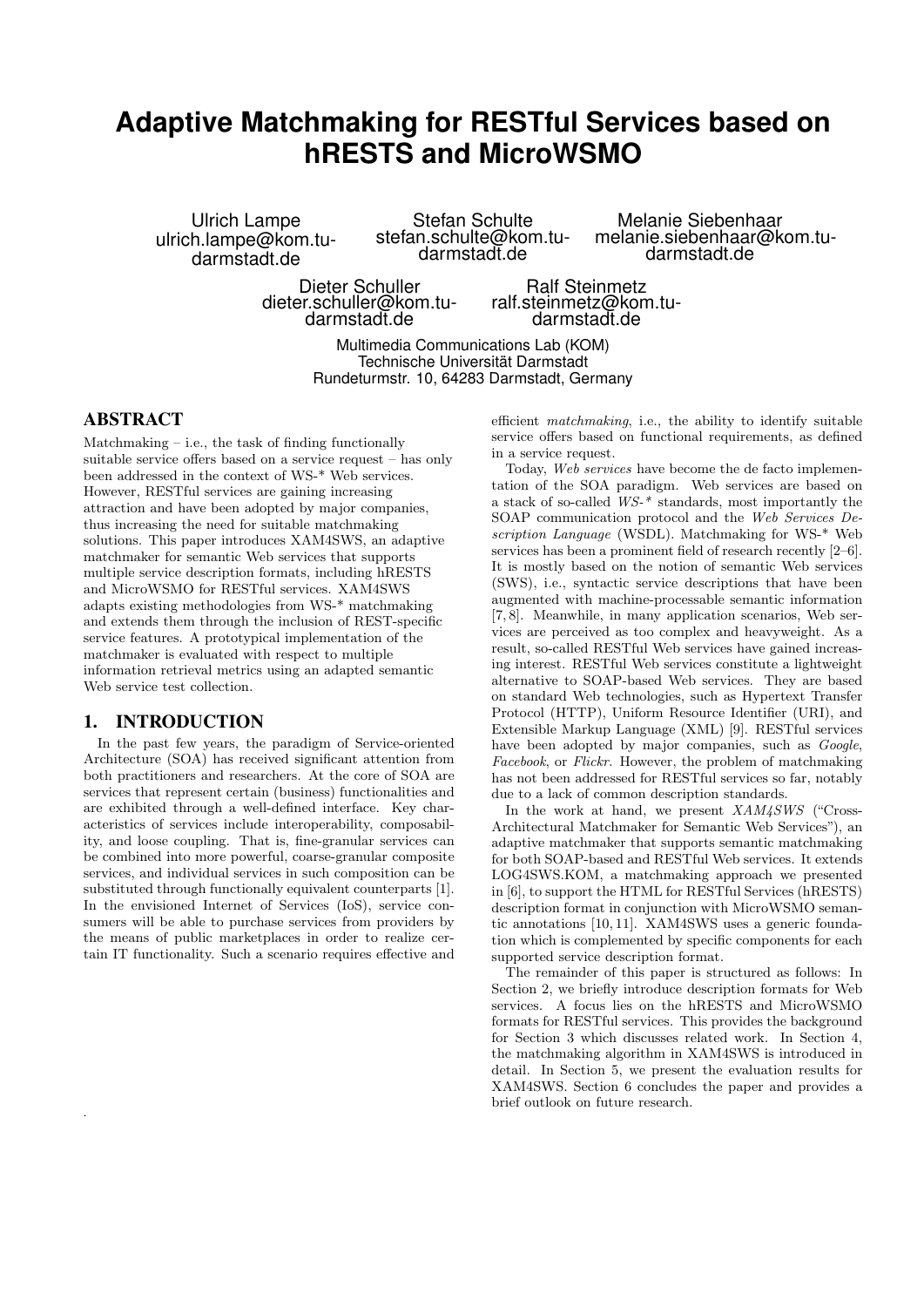## 2. (SEMANTIC) SERVICE DESCRIPTION

The issue of (machine-readable) description of SOAP-based services has been a field of research for almost a decade now. The most popular result is WSDL, a World Wide Web Consortium (W3C) specification; its latest version is WSDL 2.0 [12]. WSDL allows to syntactically describe a Web service. Both standards have been augmented by the Semantic Annotations for WSDL and XML Schema (SA-WSDL) recommendation [13]. SAWSDL constitutes a lightweight framework to add semantic annotations to syntactical WSDL files. Matchmaking for SOAP-based Web services is often based on SAWSDL documents [2].

With respect to RESTful services, there exists no commonly accepted description standard yet [9]. RESTful Web services are often described using non-normative, humanreadable documents, e.g., in the form of Web pages  $[11]$ <sup>1</sup>. Fairly recently, however, two machine-readable service description formats have been proposed. Web Applications Description Language (WADL) constitutes a full-fledged approach that adapts some of the ideas of WSDL, most notably the utilization of XML Schema (XSD) for the description of input and output messages [14]. However, WADL only provides syntactic service descriptions and does not define any semantic annotation mechanism to date (an exception is the ability to leverage SAWSDL for the annotation of XSD definitions within a WADL document).

In contrast to WADL, hRESTS provides a lightweight mechanism to augment existing service descriptions. Service descriptions in hRESTS are based on textual descriptions of RESTful Web services in the form of Hypertext Markup Language (HTML) Web pages. hRESTS assumes a minimal service model, which essentially defines a service as a set of operations that in turn relate to a distinct set of input and output parameters [10]. For each of these service components and their related attributes, hRESTS defines classes. These classes can be used within an (existing) HTML page, thus marking certain elements in that page as specific service component types. Thus, hRESTS provides a machinereadable service description within a human-readable document. Due to the fact that a multitude of plain HTML service descriptions already exists on the Web, we believe that hRESTS currently constitutes a more practical approach than WADL. Thus, the matchmaking approach presented in this paper focuses on hRESTS.

As such, hRESTS documents only carry syntactic information. In order to include semantic information, the use of the MicroWSMO microformat has been proposed [10,11]. In accordance with the SAWSDL specification, MicroWSMO introduces three types of semantic annotations. Most importantly, the model construct adds a link to one or more arbitrary semantic concepts, which semantically describe a service component. The *lifting* and *lowering* constructs define how to transform data. For an overview of the hRESTS component model, we refer to Kopeck $\hat{v}$  et al. [10].

In order to facilitate the automated processing of semantic information, we assume that all referenced concepts are represented in the Web Ontology Language (OWL); more specifically, OWL's description logic (DL) variant. This is a common assumption in the context of matchmaking.

## 3. RELATED WORK

Matchmaking for semantic Web services (SWS) has been a dynamic field of research in recent years, resulting in the creation of numerous approaches for different Web service description standards. The wide range of participants in the annual International Semantic Service Selection (S3) Contest resemble this variety [2]. However, to the best of our knowledge, no specific matchmaking approach for hRESTS has been proposed so far. XAM4SWS builds on a matchmaking approach we presented previously, LOG4SWS.KOM, which operates on service descriptions in the SAWSDL format.

LOG4SWS.KOM [6] is based on "traditional" subsumption matching, as introduced by Paolucci et al. [8]. However, it maps the discrete Degrees of Match (DoM) into numerical equivalents using an *Ordinary Least Squares* (OLS) estimator to allow for a combination with additional numerical similarity measures. As proof-of-concept, the inverse path length between two classes in an ontology is utilized. The approach is complemented by a WordNet-based fallback strategy.

The general applicability of adaptation mechanisms to SWS discovery has been demonstrated by Kiefer and Bernstein [15]. Their approach, iSPARQL, implements a query mechanism for OWL-S based service descriptions based on the SPARQL Query Language for RDF (SPARQL). Kiefer and Bernstein apply both string-based and vector-based strategies for the determination of similarities. The optimal aggregation of these similarity measures over a whole service is consecutively determined using various machine learning techniques.

Different SWS description formats have been addressed by the "MX" family of matchmakers by Klusch et al. [3, 4]. OWLS-MX is a hybrid matchmaker for OWL-S based service descriptions. It combines logic-based matching with additional similarity metrics from the field of text information retrieval (IR). SAWSDL-MX, which operates on SAWSDL descriptions, follows a comparable approach to OWLS-MX. In its latest version, SAWSDL-MX additionally features a component for structural analysis of WSDL documents and applies machine learning techniques for an optimal aggregation of the applied similarity measures.

Battle and Benson [16] introduce the Semantic Bridge for Web Services (SWBS). It provides means to access services and their underlying data in a unified manner using an extended version of SPARQL. For that matter, SWBS wraps existing Web services based on their WSDL or WADL description files. SWBS automatically distributes single queries across multiple endpoints and thus offers rudimentary service discovery and composition features. However, its matchmaking capabilities are limited to semantic information.

In summary, XAM4SWS adapts many ideas from our previously presented matchmaker LOG4SWS.KOM. Most notably, this concerns the mapping of discrete DoMs into numerical equivalents using OLS. In contrast to other matchmaking approaches, XAM4SWS uses syntactical information only as a substitute, not as a complement to semantic information. Our matchmaker further leverages the special features of hRESTS service descriptions, e.g., the explicit definition of operation types. By supporting multiple service description formats, including (SA)WSDL and hRESTS, XAM4SWS permits the discovery of services across architectural boundaries.

 ${}^{1}E.g.,$  Flickr's App Garden http://www.flickr.com/ services/api/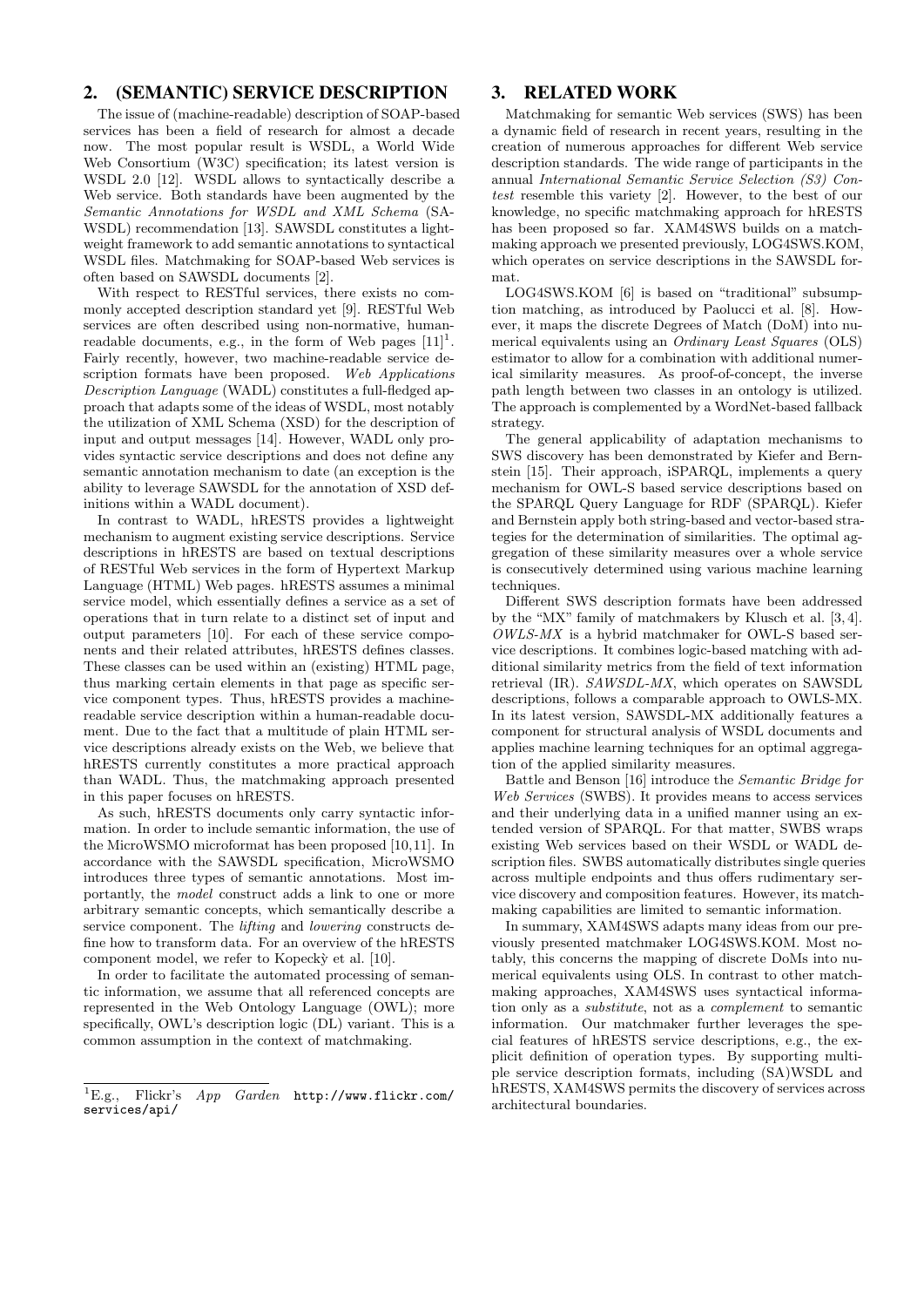## 4. MATCHMAKING ALGORITHM

#### 4.1 Operations-focused Matching

The matchmaker we previously presented for SAWSDL, LOG4SWS.KOM, applies the notion of operations-focused matching [6]. This approach is based on the observation that operations provide the essential functionality a service requester is looking for. Thus, similarity values from all levels of abstractions in a service are aggregated at the operation level. Subsequently, pairs of operations are matched, regardless of how these operations are organized into interfaces. In XAM4SWS, the same notion is applied. In fact, the approach is even more intuitive, because hRESTS does not provide an equivalent to SAWSDL's interface component. As a substitute, we utilize the information available from the topmost level of abstraction in hRESTS documents, namely the service level.

An overview of the matchmaking process is provided in Figure 1. For each pair of operations in service request and offer, XAM4SWS determines the similarity for the respective input  $(sim_{in})$ , output  $(sim_{out})$ , native operation  $(sim_{on})$ , and service  $(sim_{ser})$  levels. These individual similarities are combined using the weights  $w_{in}$ ,  $w_{out}$ ,  $w_{op}$ , and  $w_{ser}$ , resulting in an aggregated similarity value  $sim_{agg}$  for each pair of operations. Formally expressed, with both  $a$  and  $b$  denoting an operation, the following holds:

$$
w_{ser} + w_{op} + w_{in} + w_{out} = 1
$$
 (1)

$$
sim_{agg}(a, b) = sim_{ser}(a, b) * w_{ser}
$$
  
+  $sim_{op}(a, b) * w_{op}$   
+  $sim_{in}(a, b) * w_{in}$   
+  $sim_{out}(a, b) * w_{out}$  (2)

Based on these aggregated similarities, the overall service similarity  $sim_{ov}$  is given by computing an optimal matching of operations. Formally, let  $A$  and  $B$  be the sets of operations in the service request R and service offer  $O$  re-

spectively. Let  $x_{ab}$  be a binary variable, indicating whether  $a \in A$  has been matched with  $b \in B$ . The overall service similarity is computed as follows:

$$
sim_{ov}(R, O) = \frac{1}{|A|} * \sum_{a \in A, b \in B} x_{ab} * sim_{agg}(a, b)
$$
 (3)

The matching process for sets of components (i.e., operations, inputs, and outputs) is conducted using bipartite graphs, as initially suggested by Guo et al. [17] and further elaborated by Bellur et al. [18]. The sets of components from service request and offer each constitute a partition of nodes in the graph. Each node in the first partition is connected to each node in the second partition through a weighted edge. The edge weight corresponds to the similarity between the two components. Using the well-known Kuhn-Munkres algorithm [19], optimal 1-to-1 assignments of nodes are determined. Because cardinalities may differ between the two partitions, we apply an adapted version of the algorithm by Nedas that may potentially leave some operations unmatched [20].

Following the matching process, the edge weights of all matched edges are summed up and divided by the cardinality of the original component sets. If these cardinalities differ, the following strategy is employed: In general, the cardinality of the service request's component set is decisive. In the case of inputs, however, the cardinality of the service offer's component set is decisive. Thus, if an offer lacks requested operations or outputs, its overall similarity diminishes. The same is true if an offer requires more inputs than the request provides. This procedure does not exclude any service offers because of a mismatch in the number of operation or parameters a priori. Instead, these offers are implicitly punished by a reduction in similarity. As tie-breaker for sorting service offers with identical overall similarity, we use the alphabetical order of their associated hRESTS description URIs.

#### 4.2 Assignment of Similarities



Figure 1: Matchmaking Process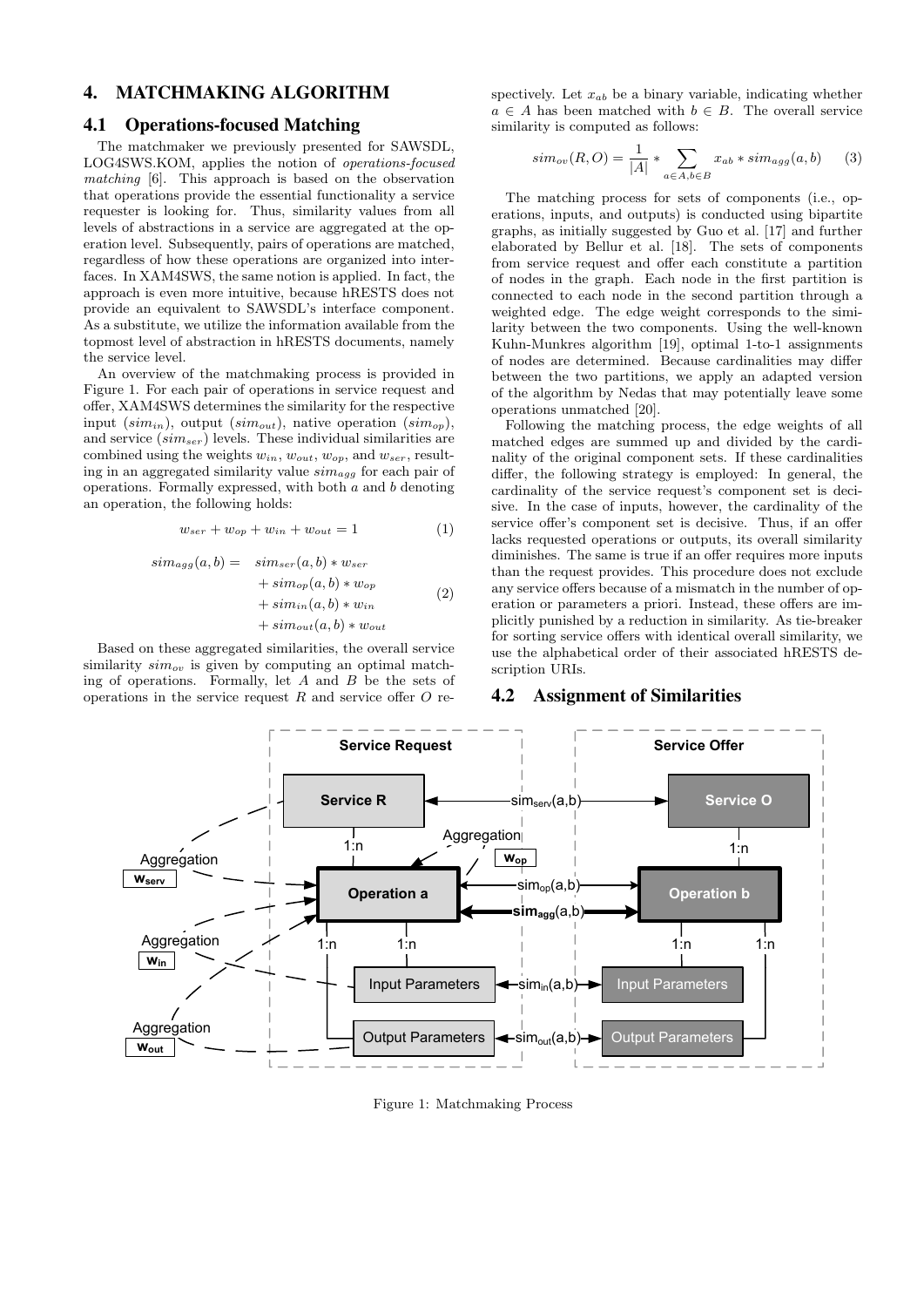The shortcomings of "traditional" subsumption reasoning in the context of matchmaking have been extensively discussed in our previous work on LOG4SWS.KOM [6]. In the same work, we presented and successfully evaluated a novel approach which maps discrete DoMs onto numerical equivalents. The same procedure is applied in the work at hand. We will thus limit our discussion to the most fundamental aspects and refer the interested reader to our previous work for additional details.

Essentially, subsumption matching based on discrete DoMs, as suggested by Paolucci et al. [8], and applied in similar form in related work [3, 4], has three significant disadvantages. First, traditional DoMs are discrete in nature and thus only permit a coarse-grained ranking of services. Second, discrete DoMs are non-numerical, which complicates the combination with complimentary continuous numerical measures. Third, the ranking of DoMs is based on certain assumptions that do not necessarily hold true in every application domain.

Our approach specifies four generic types of matches between semantic concepts. These DoMs can be applied to any service abstraction level and type of parameter. Given two arbitrary semantic concepts, A (from the service request) and  $B$  (from the service offer), the DoM is defined as

$$
DoM(A, B) = \begin{cases} exact & if A \equiv B \\ super & if A \sqsubseteq B \\ sub & if A \sqsupseteq B \\ fail & else \end{cases}
$$
 (4)

We map these four discrete DoMs onto a continuous numerical scale, ranging from 0 (no similarity at all) to 1 (perfect similarity). This approach allows the combination with other numerical measures and a much more fine-grained ranking of services. On each individual matching level  $L \in$  $\{iface, op, in, out\}, each DOM D \in \{exact, super, sub, fail\}$ is assigned a numerical equivalent,  $d_{L,D}$ , in the range [0; 1]. Formally,

$$
d_{L,D} \in [0;1] \quad \forall \quad L \in \{iface, op, in, out\},
$$

$$
D \in \{exact, super, sub, fail\}
$$
 (5)

To allow for a more fine-grained similarity assessment, in the case of a super or sub match, the DoM's numerical equivalent is merged with the path length between two concepts. One intuitive approach to conduct such merging is simply dividing the numerical equivalent by the path length, based on the assumption that the similarity between two concepts (linearly) shrinks with their distance in an ontology.

Formally, let  $PL(A, B)$  denote the shortest path between the two concepts  $A$  and  $B$  in an ontology. Furthermore, let L be the level on which the matching of components that point to these concepts is conducted. Then, the similarity  $cs(A, B)$  between A and B (and thus, the two underlying components) is given by:

$$
cs(A, B) = \begin{cases} d_{L.\text{exact}} & \text{if } A \equiv B \\ d_{L.\text{super}}/PL(A, B) & \text{if } A \subseteq B \\ d_{L.\text{sub}}/PL(A, B) & \text{if } A \supseteq B \\ d_{L.\text{sub}}/PL(A, B) & \text{if } A \supseteq B \end{cases} \tag{6}
$$

The task of defining numerical equivalents for DoMs is ambigious and would require significant manual tuning effort.

To address this problem, we apply an OLS estimator for the determination of optimal numerical DoM equivalents.

The process is based on the notion that a dependent variable  $y_L^{a,b}$  – corresponding to the similarity of two operations,  $a$  and  $b$ , on a certain matching level,  $L$ , – can be derived through the linear combination of a set of independent variables  $x_{L,D}^{a,b}$ , corresponding to the frequency of a certain DoM  $D$  when matching  $a$  and  $b$  on that level. That is, we assume that the weighted linear combination of the different DoM's frequencies predicts the similarity of two operations.

The OLS estimation is independently conducted for each matching level. That is, the numerical weights differ for inputs, outputs, operations, and services. As training data, a set of services is required along with a predefined similarity (or relevance) rating. A subset of a test collection, such as employed in the evaluation of XAM4SWS (cp. Section 5.1), fulfills this requirement.

In the training phase, XAM4SWS computes similarities between all pairs of operations in all service requests and offers. For each pair and each abstraction level, it stores the types of subsumption matches in the assigned components along with the path length. XAM4SWS then determines the predefined similarity between the two operations (or, if the similarity is unavailable at the operations level, of the parent services). The predefined similarity rating constitutes the vectors of predictors  $(y_{ser}, y_{op}, y_{in}, \text{ and } y_{out})$  for the OLS process. Each entry corresponds to a pair of operations.

The design matrices  $(X_{ser}, X_{op}, X_{in}, \text{ and } X_{out})$  are derived in the following manner: Each pair of operations yields one row with four entries, where each entry corresponds to the frequency of a certain type of DoM with respect to all matched components on a certain level. In detail, the frequency count is incremented by 1 for an exact and fail match between two components. For super and sub matches, it is incremented by 1 divided by the path length. The row is finally divided by the total number of matched components on the current level.

Given a design matrix and vector of predictors, the standard OLS estimator can be applied in the following manner on each matching level L:

$$
\hat{\beta}_L = (X_L' X_L)^{-1} X_L' y_L \tag{7}
$$

 $\hat{\beta}_L$  corresponds to the optimal estimate of numerical weights. To derive the actually utilized vectors of weights,  $d_L$ , all entries are mapped to the range [0; 1]. For that matter, the minimum value in the vector is added to all entries. Then, all entries are divided by the new maximum value. This ensures that all similarity values will also be in the specified range, i.e., [0; 1].

#### 4.3 Consideration of REST-specific Features

In contrast to WSDL, OWL-S, or WADL, the hRESTS format provides a rather rudimentary service description. This makes it difficult to identify specific features which can be exploited in the context of matchmaking.

However, in hRESTS, each invocation of an operation is associated with a command in the underlying HTTP transfer, the so-called HTTP verb. These HTTP verbs are POST, GET, PUT, and DELETE. With respect to RESTful services, the verbs can be mapped to the four elementary operations of data storage or retrieval systems, namely Create, Read, Update, and Delete (the so-called CRUD operations) [16]. Thus, in theory, operations that exhibit a differ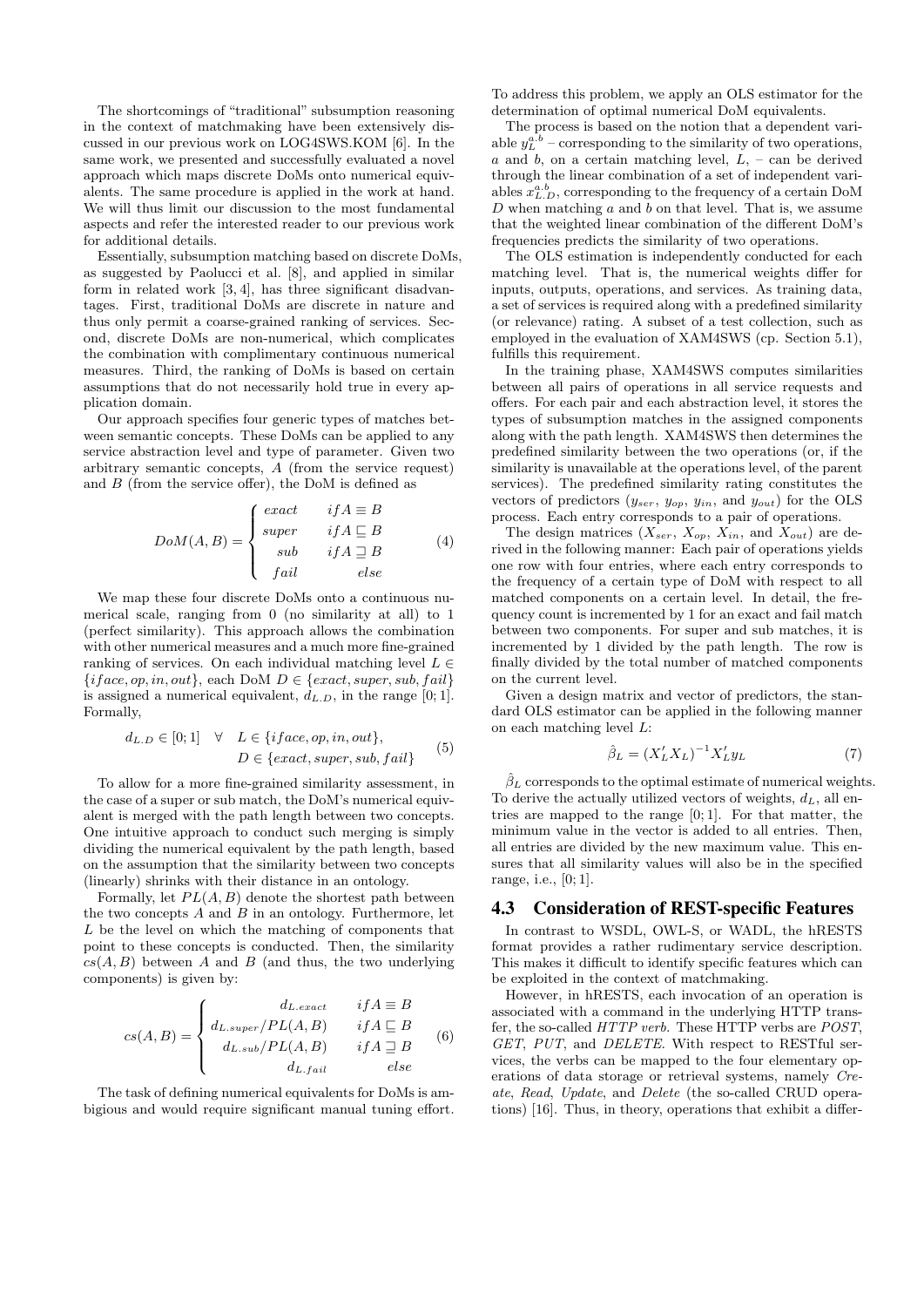ent HTTP verb for invocation can be deemed incompatible, resulting in a similarity value of 0. Unfortunately, the mapping between HTTP verbs and CRUD operations is nonnormative, and its strict application can or will not always be enforced by providers of RESTful services. A common exception in practice is, e.g., the exchangeable use of POST and GET. Additionally, the coherent use of HTTP verbs is complicated by technical restrictions, e.g., the limited size of GET requests or the filtering of DELETE requests through firewalls. To account for these deficits, we allow for the explicit specification of verb similarities between each pair of the four aforementioned verbs. Verb similarities are numerical values ranging from 0 to 1. This allows for the specification of (relative) compatability between operations types. The verb similarities are regarded in the determination of operation similarities. That is, the initially determined similarity value is multiplied with the verb similarity. An example configuration of verb similarity values is depcited in Table 1.

Another potential source of information in an hRESTS document are the resources (also referred to as HTTP nouns). These resources are specified using Uniform Resource Identifiers (URI), e.g., http://quotes.provider.ex/stock/XYZ. Such resource URI may potentially prove useful in the matchmaking process. We refrain from the utilization of resources in XAM4SWS, however, because we assume that the underlying semantics of any resource should be specified using the model attribute of the corresponding parameters. This is based on the notion that semantic information (as specified in a model attribute) provides more certainty than purely syntactical information (such as a resource URI).

Finally, we would like to discuss two possible lightweight extensions to the hRESTS format that may be valuable in the matchmaking process. As Pautasso et al. state, RESTful services encode their payload in various formats, e.g., Plain XML, Java Script Object Notation (JSON), or Multipurpose Internet Mail Extensions (MIME). The explicit specification of the payload format would introduce the potential to filter service offers for a specifically desired format. MIME is of additional elevated interest, because it specifies an Internet Media Type (also referred to as content type). This content-related information would also allow to filter service offers, given that a specific type of content – such as an image or a Portable Document Format (PDF) document – is requested. Accordingly, we suggest to augment hRESTS descriptions with a payload format and content type attribute for each operation.

#### 4.4 Fallback Strategy and Caching

One potential problem in matchmaking is the lack of semantic annotations or the inability to process them. To address this issue, XAM4SWS implements a basic fallback

Table 1: Examplary Verb Similarity Values

|              |               | Request Verb |     |     |                     |  |  |  |  |
|--------------|---------------|--------------|-----|-----|---------------------|--|--|--|--|
|              |               |              |     |     | POST GET PUT DELETE |  |  |  |  |
| Verk         | <b>POST</b>   |              | 0.8 | 0.5 |                     |  |  |  |  |
|              | <b>GET</b>    | 0.8          |     | 0.2 |                     |  |  |  |  |
|              | <b>PUT</b>    | 0.5          | 0.2 |     |                     |  |  |  |  |
| <b>Offer</b> | <b>DELETE</b> |              |     |     |                     |  |  |  |  |

strategy. It determines the similarity between two components based on their associated concept (or component) names using the WordNet ontology of the English language [21]. For that purpose, names are split into tokens using common separators, such as dash, underscore, and camel-Case. Tokens that do not correspond to words in WordNet are recursively scanned for meaningful strings, again with the substrings being validated against WordNet. The resulting sets of words from the service request and offer component constitute partitions of a bipartite graph. The edge weights are assigned using the inverse distance of a pair of words in WordNet. The overall similarity of two names, and thus components, is then given by the average edge weight obtained in bipartite graph matching and lies in the range 0 to 1.

In the implementation, XAM4SWS employs different mechanisms for caching in order to improve the run-time performance. In detail, we use caches for the path length between semantic concepts, aforementioned splitting of names, and WordNet distances between pairs of words. This is motivated by the fact that all three processes consume a considerable amount of performance. The caches can be permanently stored for future reference and may not only be populated at query time, but also at registration time. For that matter, every new service offer is optionally matched against all registered services, thus increasing the number of entries and potential matches in the caches.

### 5. EVALUATION

#### 5.1 Setup

To date, to the best of our knowledge, there exists no standard test collection for hRESTS. For the evaluation of XAM4SWS, we have selected  $SAWSDL-TC^2$  as a basis. It constitutes the de facto standard that is employed both in related work [4, 5], as well as in the annual S3 contest of semantic matchmakers [2]. SAWSDL-TC consists of 894 service offers that cover various domains. It provides 26 service queries and corresponding (binary) relevance sets, encoded as WSDL 1.1 documents. As an important restriction, all services provide only one interface with one operation. Furthermore, semantic annotations are solely included at the parameter level, i.e., in the XSD section of the WSDL files. In line with our assumption in Section 2, all referenced semantic concepts are contained in OWL DL ontologies.

We have mapped all services from SAWSDL-TC to their respective hRESTS counterparts using a self-developed XSLT stylesheet. The stylesheet and the resulting test collection, hRESTS-TC, are available via SemWebCentral<sup>3</sup>. All aforementioned restrictions of SAWSDL-TC also apply to hRESTS-TC. In the mapping process, SAWSDL interface components have been converted into hRESTS service components; both constitute the level of abstraction right above operations. For the parameters, we only include the topmost XSD type that is referenced by a WSDL part construct, ignoring the underlying potentially complex structure of individual elements. Finally, all operations in hRESTS are assigned a default HTTP method of POST. Aforementioned restric-

 $2$ http://projects.semwebcentral.org/projects/ sawsdl-tc/

<sup>3</sup> http://projects.semwebcentral.org/projects/ hrests-tc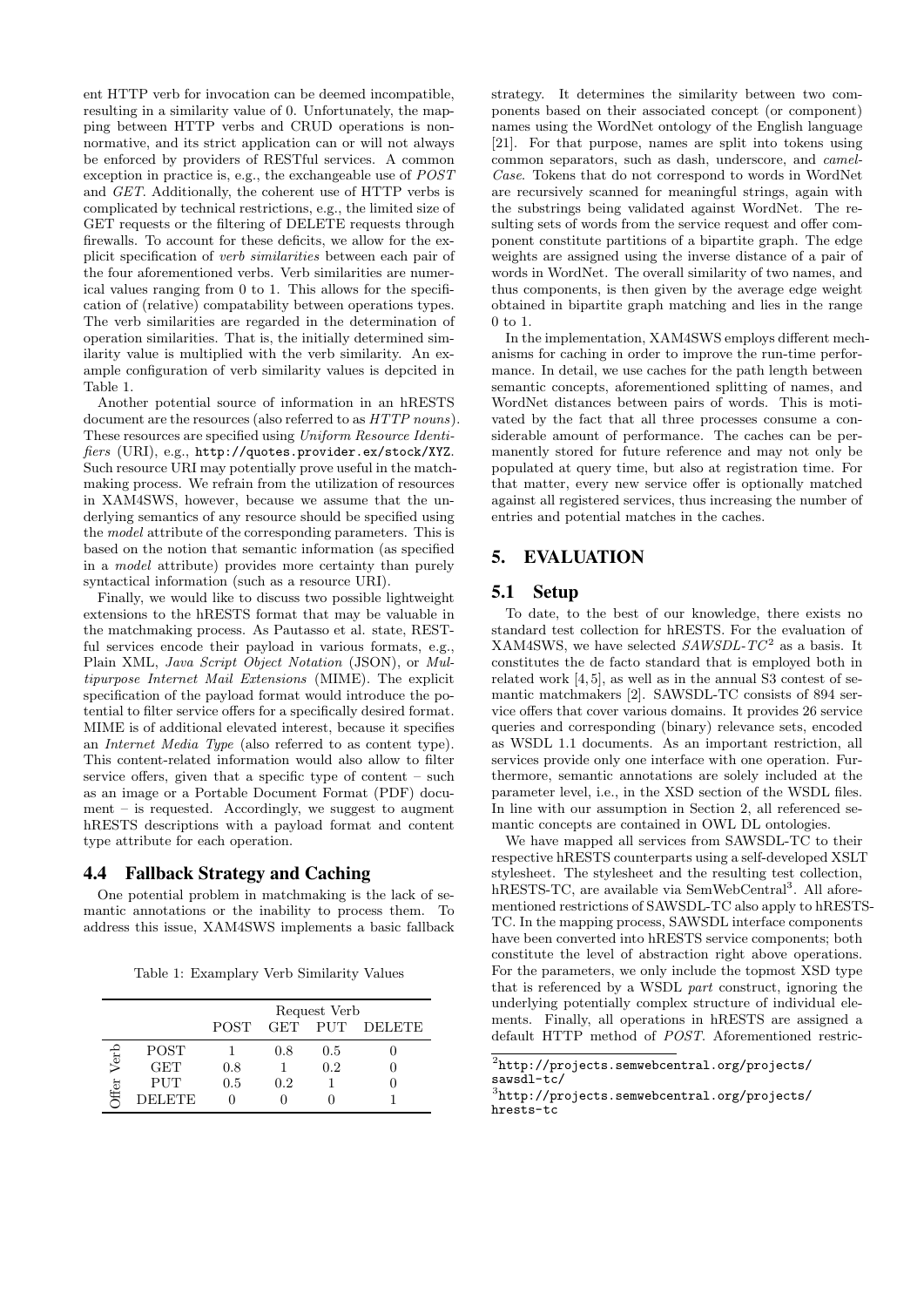tions should be kept in mind when comparing the results of XAM4SWS for hRESTS to those of competing matchmaking approaches that natively operate on SAWSDL-TC.

We have conducted evaluation runs for different configurations of XAM4SWS. The variation concerns the weighting of abstraction levels and the assignment of numerical DoM equivalents. Version 1 conducts matching based on the service signature, i.e., input and output parameters. Input and output levels are given identical weights of 0.5 each. This version exclusively operates on semantic information, i.e., does not employ the fallback strategy. In Version 2, we assign a weight of 0.1 to the service and operation levels and of 0.4 to the input and output parameter levels respectively. This accounts for the fact that semantic information is only available on the parameter levels and should thus be regarded to a larger extent for similarity assessment. In Version 3, a naive approach is pursued, with all abstraction levels being assigned an identical weight of 0.25. For every version, we evaluate two different Variants, a and b. In Variant a, we follow a suggestion by Syeda-Mahmood et al. [22] and manually set the numerical DoM equivalents to 1 (for an exact DoM), 0.5 (for a sub and super DoM), and 0 (for a fail DoM) respectively. In Variant b, the numerical equivalents are determined by means of the OLS estimator. The weights are determined using k-fold cross-validation [23]. In our evaluation,  $k = 26$  is given by the number of queries and corresponding relevance from hRESTS-TC that serve as partition from the service set. An overview of configurations is provided in Table 2. Due to the fact that all operations exhibit the POST method for invocation, a default verb compatibility of 1 was assumed for all operations.

XAM4SWS has been implemented in Java, using Pellet 2.0 for logic reasoning and JWNL 1.4 as the interface to WordNet. hRESTS documents are first converted into an equivalent Resource Description Framework (RDF) representation using a stylesheet by Kopeck $\acute{y}^4$ . For more details on the conversion process, we refer to Kopeck $\acute{\mathbf{y}}$  et al. [10]. The RDF document is consecutively read using *JENA 2.6*. To conduct the actual evaluation process, we utilize the Semantic Matchmaker Evaluation Environment (SME2)<sup>5</sup>.

## 5.2 Utilized Metrics

To assess the matchmaking quality of XAM4SWS, we employ several metrics from the domain of IR. SME2 automatically computes  $Precision = \frac{|A \cap B|}{|B|}$  and  $Recall = \frac{|A \cap B|}{|A|}$ , with A denoting the set of all relevant offers for a request and B denoting the set of all retrieved offers for a request.

In order to determine a mean precision for answer sets at standard recall levels, we also make use of macro-averaged precision  $Precision_i = \frac{1}{|Q|} \times \sum_{q \in Q} \max\{P_O | R_O \geq Recall_i \wedge$  $(R_O, P_O) \in O_q$ , with  $O_q$  representing the set of recall precision value pairs of the relevant documents for query q.  $O_q$  is determined by a stepwise comparison of the sorted result set in descending order with the corresponding relevance set from hRESTS-TC [4]. SME2 uses equidistant steps  $\frac{n}{\lambda}$ ,  $n = 1... \lambda$  for the individual recall and precision levels. For our evaluation, the default value  $\lambda = 20$  is applied. To assess the precision at low recall levels, i.e., for the first  $k$  offers in a result set, we employ Precision at  $k$ 

 $(P(k))$ . For k, we use the common values 5 and 10  $(P(5))$ and  $P(10)$ , in short). Additionally, we provide R-Precision  $(RP)$ , which corresponds to Precision at k, with k being the number of relevant services for a specific request. For RP, recall and precision is identical, i.e., RP identifies the breakeven point of recall and precision. Finally, the Average Precision (AP) corresponds to the mean precision rate over all recall levels [24]. All these metrics are macro-averaged over all queries.

#### 5.3 Results

Table 2 provides an overview of evaluation results for all previously described variants of XAM4SWS. Figures 2a and 2b further depict the recall-precision curves for the manually tuned and OLS-based variants respectively.

Results for other matchmaking approaches have not been included for two reasons. First, XAM4SWS is currently the only matchmaker to operate on hRESTS services. Second, as was explained in Section 5.1, the transformation from SAWSDL-TC to hRESTS-TC necessarily leads to a loss of information. This renders the results of XAM4SWS largely incomparable with those of SAWSDL-based matchmakers.

As it is evident from the result overview, the signaturebased Version 1 delivers the worst performance with respect to the considered IR metrics. The inclusion of information from the service and operations level, which is employed in Versions 2 and 3, leads to a significant improvement. Figures 2a and 2b indicate that the gain in precision is most significant for low recall levels. This fact is also reflected in the changes in the  $P(5)$  and  $P(10)$  metrics. It is important to note that Version 2, which emphasizes the semantically annotated parameter level, achieves the best overall results. That means, the increasing consideration of non-semantic information in Version 3 triggers a decline of overall matchmaking precision. The utilization of OLS leads to significant improvements with respect to all IR metrics. A single exception can be observed for Version 1, where the use of OLS results in a reduction in  $P(5)$ . The highest absolute performance gain is achieved for Version 2, with Variant 2b delivering the best overall results.

#### 5.4 Discussion

As this work demonstrates, the principal mechanisms of matchmaking for WS-\* services can be transferred to the RESTful world with limited effort. This is specifically true for the description formats that have been at the focus of this work, namely hRESTS and MicroWSMO. The combination of these two formats exhibits a significant number of common charateristics with the popular WSDL and SAWSDL standards. Most commonly, this concerns the structural organization of services and a comparable model for semantic annotation. As has been shown in our previous work [6], the extension of traditional subsumption reasoning with a numerical mapping may provide very good matchmaking results. The evaluation of XAM4SWS supports these findings in terms of the observed IR metrics. Unfortunately, the specific features of hRESTS could not be utilized due to the lack of a suitable test collection. This problem will hopefully be elevated by the research community in the future through the creation of such test set. Hence, our evaluation should be seen as preliminary.

Because XAM4SWS is based on LOG4SWS.KOM, it also exhibits a potential drawback: In traditional subsumption

 $^4$ http://cms-wg.sti2.org/TR/d12/v0.1/20081202/xslt/ hrests.xslt

 $^{5}$ http://projects.semwebcentral.org/projects/sme2/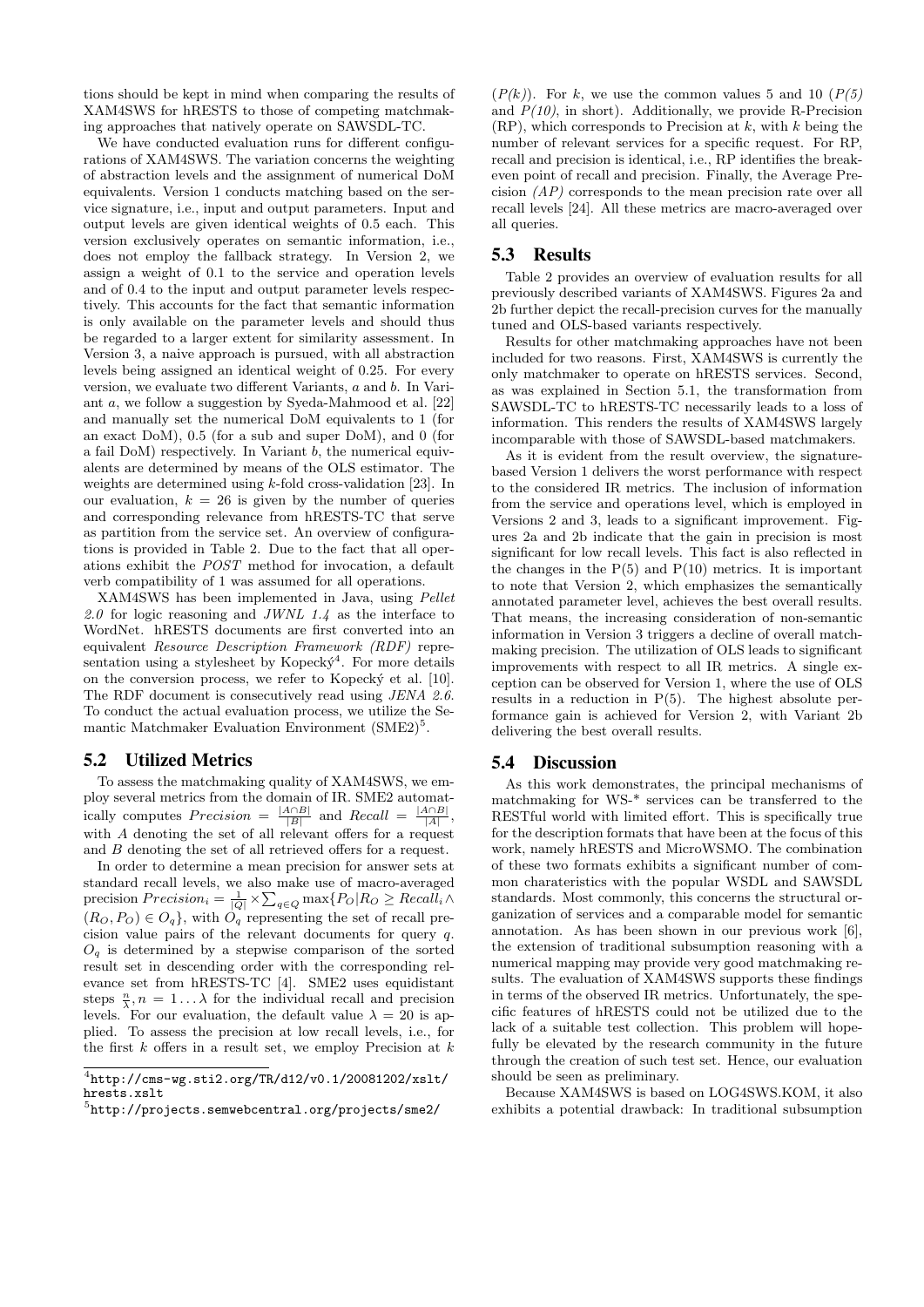Table 2: Configurations and Evaluation Results for XAM4SWS

| $_{\#}$        | Level Weights            | Num. DOM Equivalents | AP    | P(5)  | P(10) | RP    |
|----------------|--------------------------|----------------------|-------|-------|-------|-------|
| 1a             | (0, 0, 0.5, 0.5)         | (1, 0.5, 0.5, 0)     | 0.718 | 0.869 | 0.792 | 0.647 |
| 1b             | (0, 0, 0.5, 0.5)         | From OLS             | 0.742 | 0.846 | 0.827 | 0.678 |
| 2a             | (0.1, 0.1, 0.4, 0.4)     | (1, 0.5, 0.5, 0)     | 0.747 | 0.931 | 0.842 | 0.685 |
| 2 <sub>b</sub> | (0.1, 0.1, 0.4, 0.4)     | From OLS             | 0.810 | 0.962 | 0.885 | 0.736 |
| 3a             | (0.25, 0.25, 0.25, 0.25) | (1, 0.5, 0.5, 0)     | 0.725 | 0.931 | 0.842 | 0.661 |
| 3 <sub>b</sub> | (0.25, 0.25, 0.25, 0.25) | From OLS             | 0.758 | 0.954 | 0.835 | 0.700 |



Figure 2: Recall-Precision Curves

matching, as applied by Paolucci et al. and Klusch et al. [3,4,8], the overall DoM of two services is determined by the worst individual DoM between two matched components. This global DoM can be interpreted as a guaranteed lower bound of similarity between a service offer and the initial request. In contrast, XAM4SWS computes the overall similarity between two services based on the average DoM between all matched components. This average value reflects the degree of adaptation which is required to "fit" a service offer to the service request. As discussed in our previous work, this approach also has its advantages. First, if only a small number of services is publicly available, the similarity value provides a good estimate of required manual adaptions effort for the discovered services candidates. Second, it is more tolerant toward single outliers in the DoMs of the matched components.

#### 6. CONCLUSIONS

The SOA paradigm is gaining increasing momentum for the realization of large, distributed IT systems and crossorganizational workflows. Today, WS-\* (SOAP-based) Web services constitute the de facto standard for the implementation of SOA within business entities. However, RESTful services are receiving attraction as a lightweight alternative, e.g., in the realization of mashups. This development triggers the need for suitable matchmaking solutions, i.e., algorithms that discover functionally adequate service offers based on a given service request.

In the work at hand, we have introduced XAM4SWS, an adaptive matchmaker for RESTful services, based on the hRESTS description format in conjunction with MicroWSMO annotations. XAM4SWS extends our previously presented matchmaker LOG4SWS.KOM. XAM4SWS maps traditional Degrees of Match from subsumption reasoning into numerical equivalents. It thus allows for the integration of additional numerical similarity measures. As proof of concept, our matchmaker implements a path length-based measure as well as a WordNet-based fallback strategy.

XAM4SWS has been evaluated using the adapted version of a commonly accepted test collection for semantic Web services, SAWSDL-TC. In the evaluation, our matchmaker exhibits promising evaluation results with respect to common IR metrics such as precision and recall.

In our future work, we will address the inclusion of the WADL service description format in XAM4SWS. We will further evaluate additional adaption mechanisms besides the currently utilized OLS estimator. Lastly, we are encouraging the SWS community to participate in the creation of a commonly accepted test collection for RESTful services.

#### Acknowledgments

This work is partially supported by E-Finance Lab e. V., Frankfurt am Main, Germany (www.efinancelab.de). We